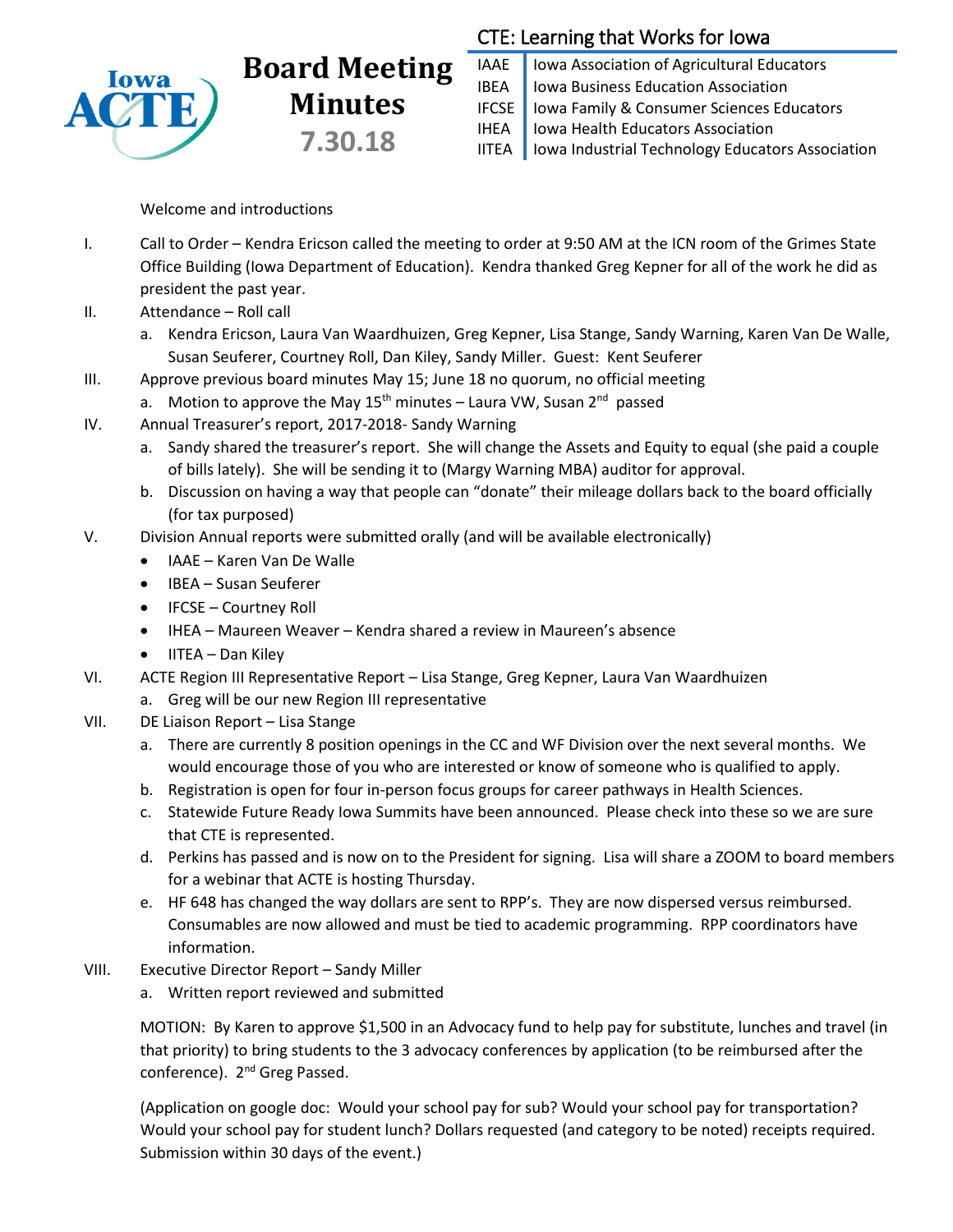#### IX. Program of Work 2018-2019

#### **Member Value and Engagement**

- $\circ$  Need payment and membership information of members for 2018 2019 from each division after division conferences. Who is contact person from each division?
	- o IHEA Kelli Flack
	- o IAAE– Carrie Putz
	- o IBEA Sandy Warning
	- o IFCSE Luann Bibler
	- o IITEA Dan Kiley
- o Awards Applications due August 31 Dana Lampe on our website
	- $\circ$  Sandy/Dana need the names for the awards and scholarship people for each division
		- **E** Chair Dana Lampe
		- Ag Jon Davis & Ashley Wiebe
		- **Busi Lois Roth**
		- FCE Courtney Teghtmeyer
		- **Health Science Kendra Ericson**
		- $\blacksquare$  Ind Tech -
		- Region III Greg Kepner
- o Teacher Preparation Scholarship Dana Lampe
- o Proposed Budget for 2018-2019 House of Delegates will vote on this Sept. 17. Sandy Warning  $\circ$  Motion to approve the budget as proposed – Karen 2<sup>nd</sup>Courtney Roll passed
- $\circ$  Delegates 32 total and 586 members from division by the end of June memberships
	- $IIAE 8$
	- $IBEA 7$
	- $IFCSF 8$
	- $\blacksquare$  IITEA 2
	- $I = IHFA 5$
	- $\blacksquare$  Admin 2
- $\circ$  Committee Structure and Function see Bylaws and Policies Do we need to address our committee structure?
	- $\triangleright$  Communication Committee We have not had a functioning committee in the last few years. We have a facebook page and the IACTE website on ACTE's website.
	- $\triangleright$  Policy Committee This committee has also not met and we need to get the bylaws and policies updated. Sandy Miller recommends we take a page at a time

Overall, we need a "grid" of information that each division representative is responsible for. Suggestion is to add the duties of a representative to our policies. Lisa and Sandy W will work on updating the responsibility list that Barb shared for IAAE.

#### **Professional and Leadership Development**

- $\circ$  2018-2019 IACTE officers and board members Handout, Need 2<sup>nd</sup> V.P. Sandy Miller
	- $\triangleright$  Susan Seuferer agreed to put her name into nomination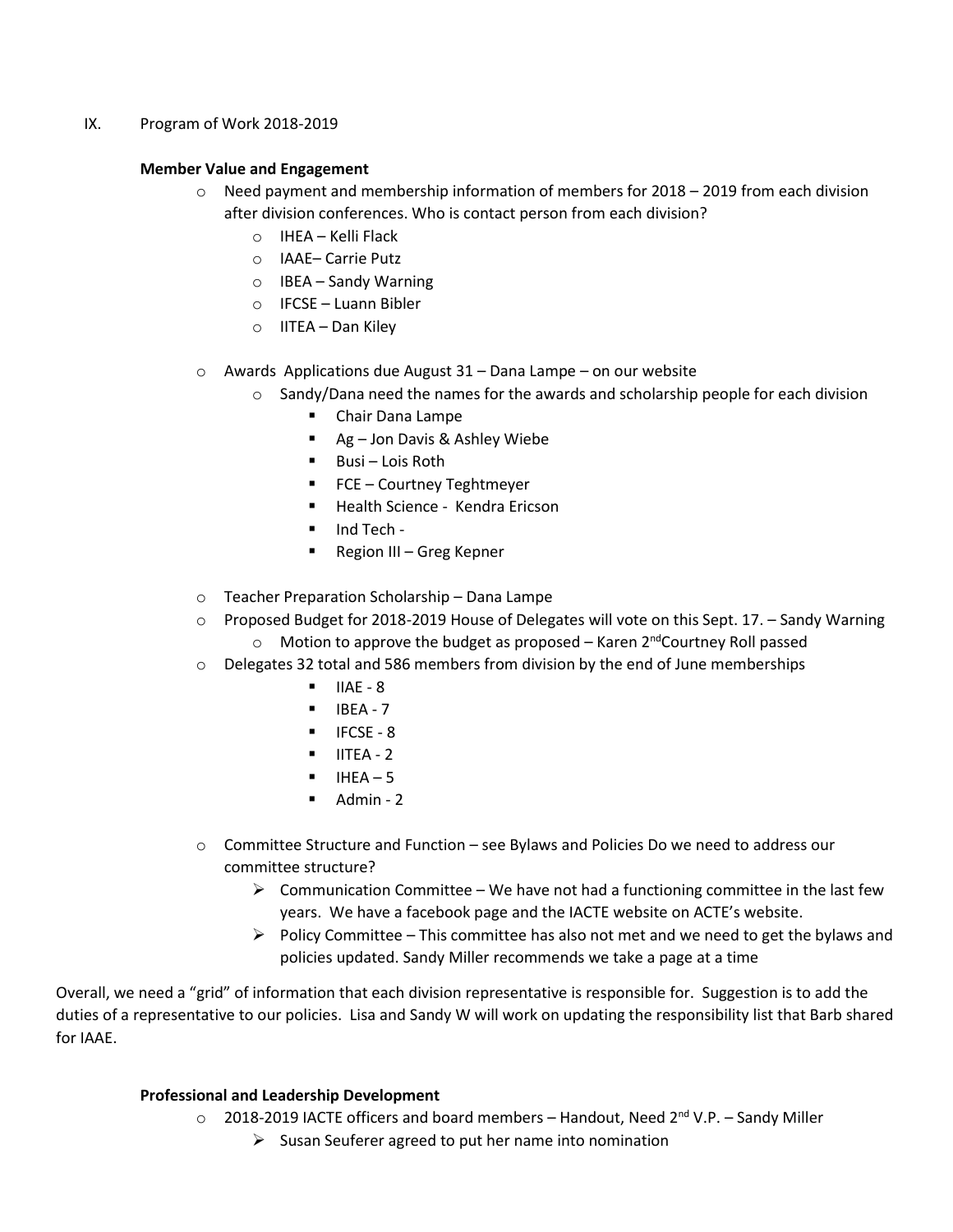- $\circ$  Duties of IACTE Representatives Handout sample from IAAE Sandy Miller (Sandy W and Lisa will update for Iowa ACTE)
- $\circ$  Iowa ACTE Conference, Monday, September 17, 2018 Kendra, Greg, Sandy M, Sandy W
	- $\triangleright$  Keynote Katherine Leggett, Future Ready Iowa Lisa, Kendra, and Sandy M are meeting with her today.
	- $\triangleright$  ACTE attendee Alisha Hyslop
	- $\triangleright$  Budget
	- $\triangleright$  Schedule at a Glance
	- $\triangleright$  Registrations 32 registrations currently please register!
	- $\triangleright$  Exhibitors 13 and 15 tables currently
	- $\triangleright$  Non-profit Exhibitors
	- $\triangleright$  Caterer still talking
	- $\triangleright$  Next year Conference Date Sandy M will get some dates to ask the FFA Enrichment Center. Kendra suggested we book for the following year a well. Late September is preferable. Sandy will also check to see when the Keynote is available John McHugh.
		- **•** Our next meeting is the  $14<sup>th</sup>$  from  $4-5$  PM Please look over the schedule and share any suggested changes.
		- $\blacksquare$
- o Career Tech VISION , November 28 Dec 1
	- $\triangleright$  Attendees Greg, Kendra, Susan, and Sandy M (alternate)
	- $\triangleright$  Voting Delegates? Our Policies say that we reimburse the President, 1<sup>st</sup> V.P. and 2<sup>nd</sup> V.P. and if one of these three is unable to attend, the Past President shall be eligible for reimbursement. The ACTE Region III Representative shall be eligible for reimbursement of expenses if either ACTE or ACTE Region III does not reimburse those expenses. We have three delegates. (Susan will not need reimbursement.)

#### **Advocacy and Awareness**

Set up prior to exhibit times listed. No one has volunteered for August 8.

- o School Administrators of Iowa (SAI) Conference (SAI), Wednesday, August 8, 2018,Community Choice Credit Union Convention Center, Des Moines, Exhibits 8:00 a.m. – 3:30 p.m.
- $\circ$  Iowa School Counselor Association (ISCA) Conference Monday and Tuesday, November 6 7, 2018 Prairie Meadows Conference Center, Altoona, Exhibit times Monday, November 5, 8:00 a.m. – 3:30 p.m.; Tuesday, November 6, 8:00 a.m. – Noon
- o Iowa Association of School Boards Conference (IASB) Wed, November 14, 3:30 5:00 p.m.; Thursday, November 15, 9:00 – 2:00 p.m.; Community Choice Credit Union Convention Center - Iowa Events Center, Des Moines,
- $\circ$  CTE Day at the Capitol Thursday, February 7, 2019, 9:00 a.m.  $-3:00$  p.m., All four Wings of Rotunda
- $\circ$  National Policy Seminar, Arlington, VA March 25 27, 2019 Rotation schedule, Discussion about how many students we should support and how much monetary support we should give each student for 2019 Which board members will attend? -- Kent shared a proposal for including 5 students to include 5 service areas with \$800 of support. Sandy W suggested \$900 support per student. This would give it so that every year someone would be able to represent a service area. Everyone is to bring the new schedule to their board for discussion to implement in 2019/20